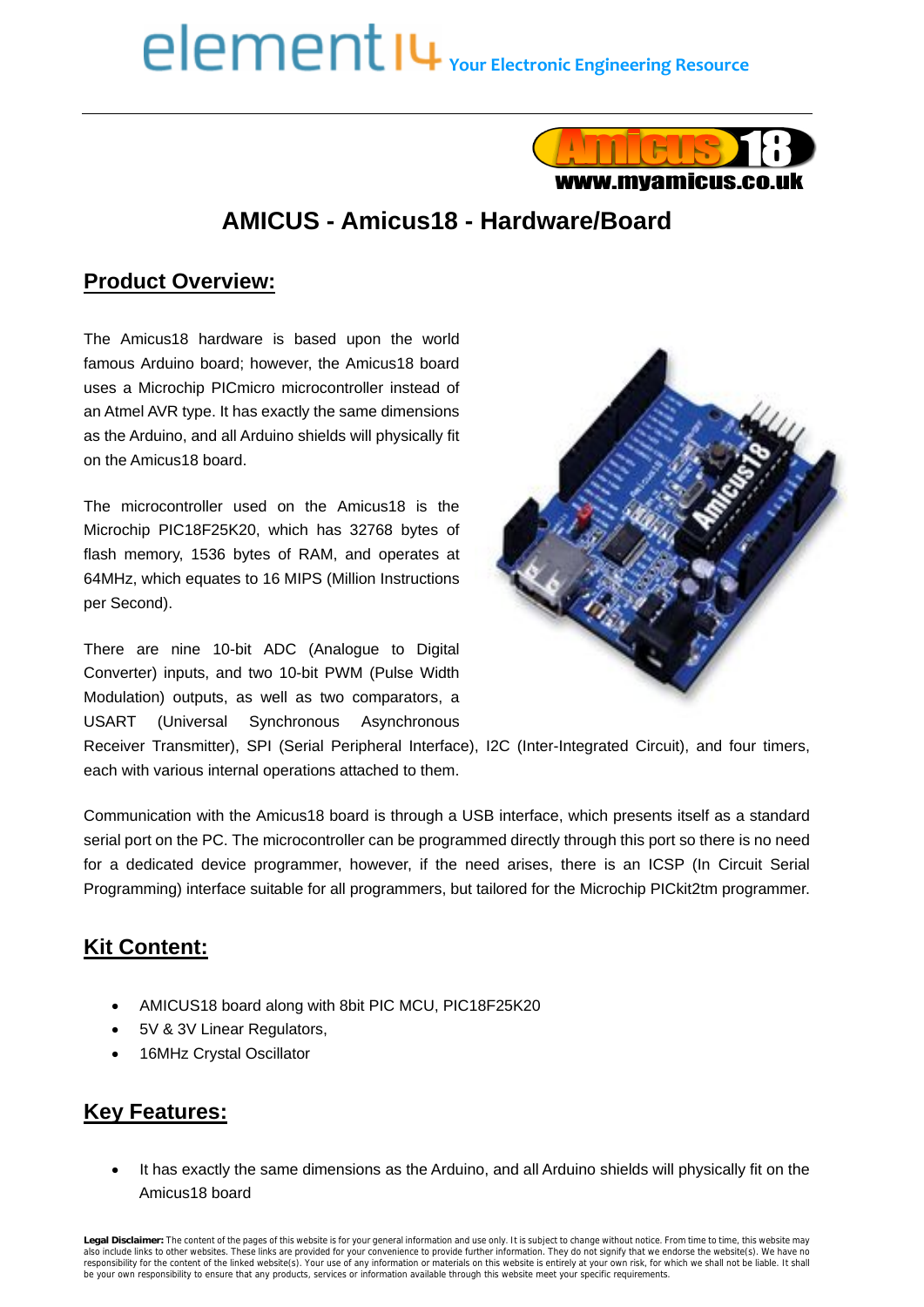# **Your Electronic Engineering Resource**

- The microcontroller used on the Amicus18 is the Microchip PIC18F25K20, which has 32768 bytes of flash memory, 1536 bytes of RAM, and operates at 64MHz, which equates to 16 MIPS
- There are nine 10-bit ADC inputs, and two 10-bit PWM outputs, as well as two comparators, a USART, SPI, I2C, and four timers, each with various internal operations attached to them.
- 3.3 Volts output. 500mA when powered via USB, or 800mA when powered by an external 9 Volts source.

#### **Ordering Information:**

#### **Products:**

| <b>Manufacturer</b><br><b>Part Number</b> |        | <b>Farnell P/N</b> | Newark P/N |  |
|-------------------------------------------|--------|--------------------|------------|--|
| AMICUS <sub>18</sub>                      | AMICUS | 1818281            | 79R5806    |  |

#### **Associated Products:**

| <b>Part Number</b> | <b>Manufacturer</b> | <b>Description</b>                        | <b>Farnell P/N</b> | Newark P/N |
|--------------------|---------------------|-------------------------------------------|--------------------|------------|
| FT232RL            | <b>FTDI</b>         | UART INTERFACE,<br>IC.<br>USB.<br>SSOP-28 | 1146032            | 91K9918    |
| PIC18F25K20        | Microchip           | 8-Bit Microcontroller IC                  | 1439578            | 88K5987    |

#### **Similar Products:**

| <b>Part Number</b> | <b>Manufacturer</b> | <b>Description</b> | <b>Support</b><br><b>Device</b> | <b>Farnell</b><br>P/N | <b>Newark</b><br>P/N |
|--------------------|---------------------|--------------------|---------------------------------|-----------------------|----------------------|
| MC-MEGA            | Multicomp           | MC-MEGA Arduino    | AT-MEGA                         | 1813413               | 74R7633              |
|                    |                     | <b>Based Board</b> |                                 |                       |                      |
| MC-NANO            | Multicomp           | MC-NANO Arduino    | AT-MEGA                         | 1813414               | 74R7634              |
|                    |                     | NANO Based Board   |                                 |                       |                      |
| MC-NOVE            | Multicomp           | MC-NOVE - BOARD,   | ATMEGA328                       | 1813412               | 74R7635              |
|                    |                     | ATMEGA328,         |                                 |                       |                      |
|                    |                     | <b>ARDUINO</b>     |                                 |                       |                      |
|                    |                     | DUEMILANOVE CP     |                                 |                       |                      |